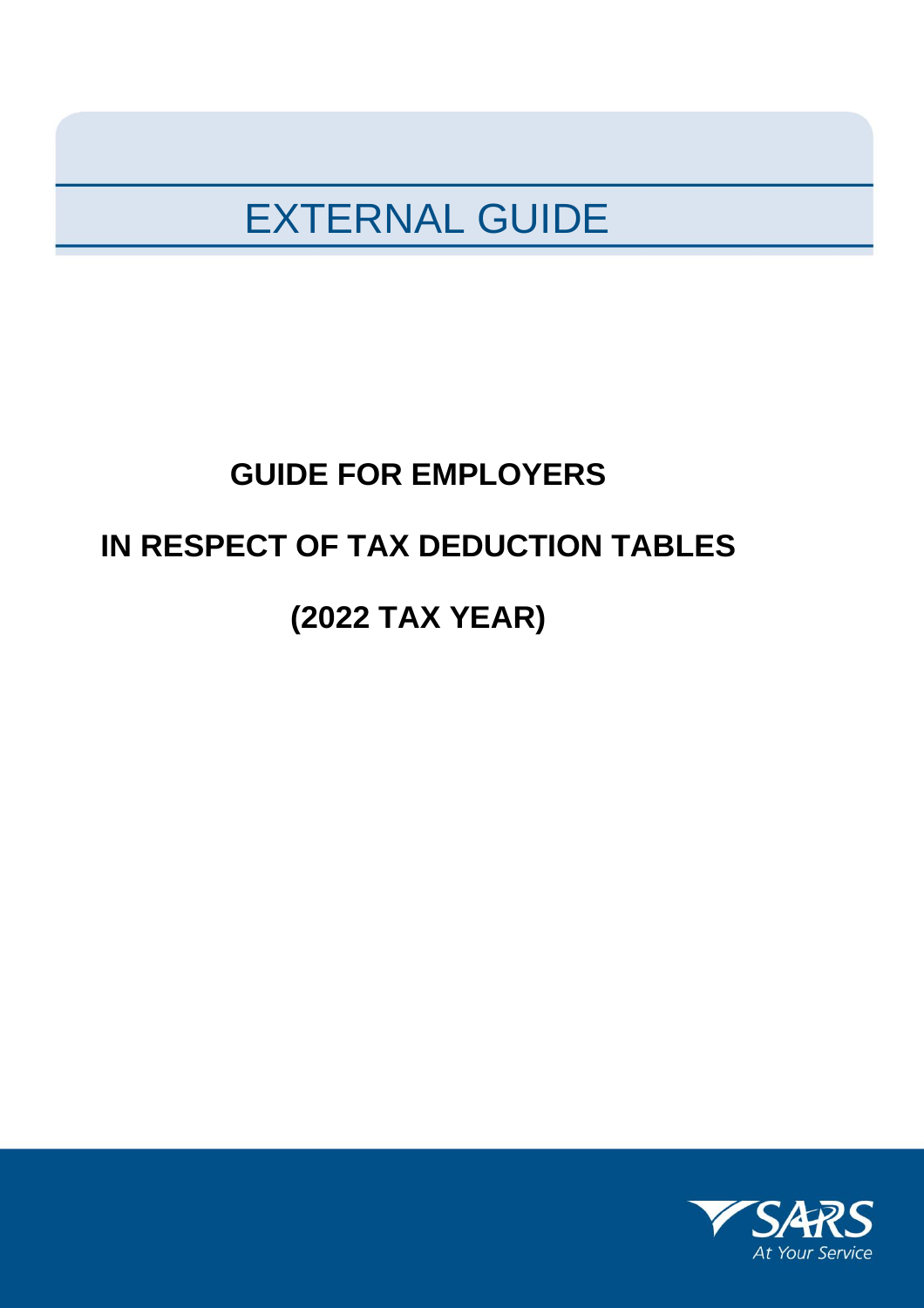## **REVISION HISTORY TABLE**

| <b>Date</b> | <b>Version</b> | <b>Description</b> |
|-------------|----------------|--------------------|
| 26-02-2020  | 10             | 2020 Budget Speech |
| 24-02-2021  |                | 2021 Budget Speech |
|             |                |                    |
|             |                |                    |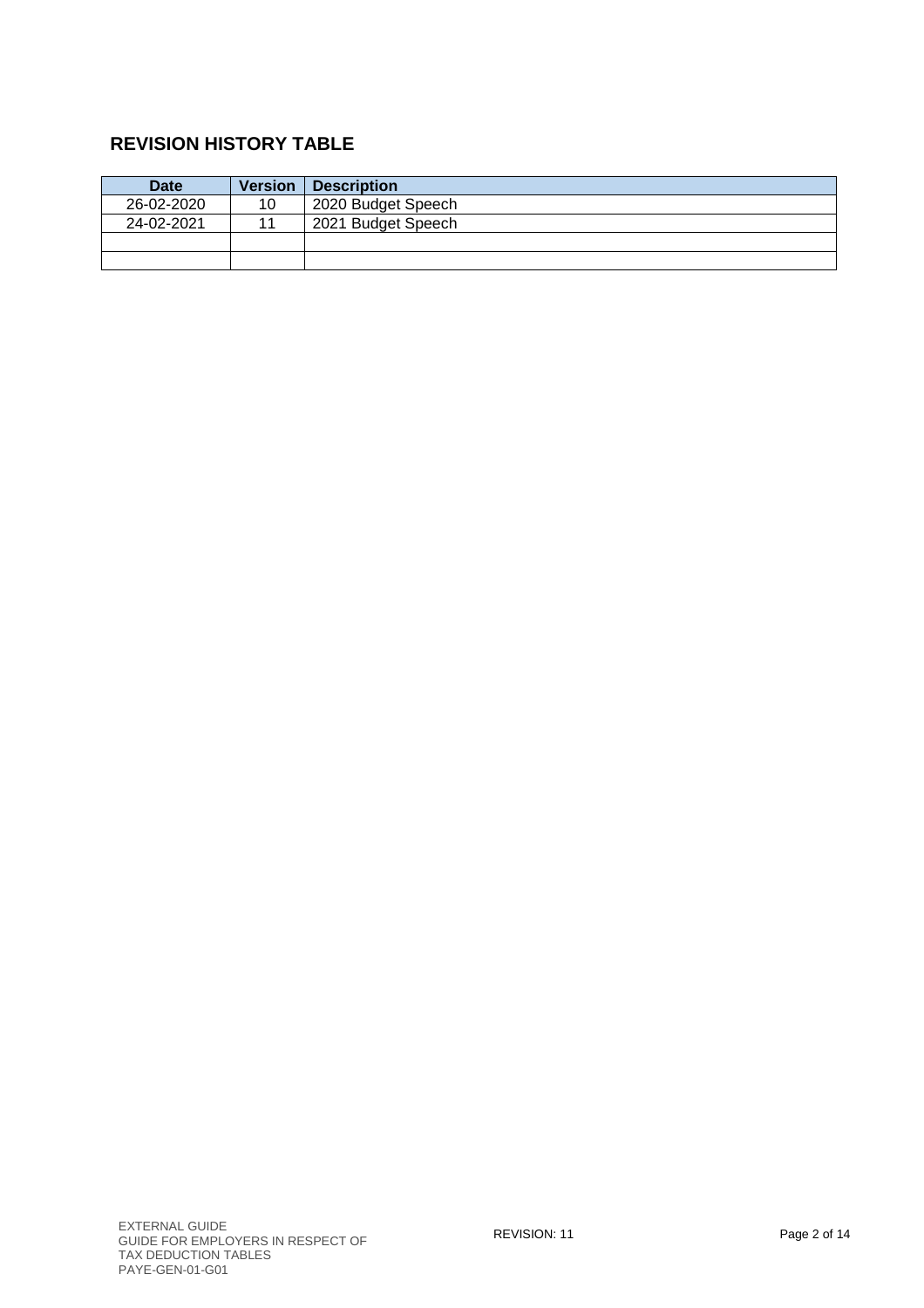## **TABLE OF CONTENTS**

| 1              | <b>PURPOSE</b>                                            | 4      |
|----------------|-----------------------------------------------------------|--------|
| $\mathbf{2}$   | <b>SCOPE</b>                                              | 4      |
| 3              | <b>PRESCRIBED TAX RATES</b>                               | 4      |
| 4              | <b>STATUTORY RATES OF TAX</b>                             | 5      |
| 5              | DIFFERENT VERSIONS OF TAX DEDUCTION PROGRAMS              | 6      |
| 6              | <b>EXPLANATION ON HOW TO USE THE TAX DEDUCTION TABLES</b> | 6      |
| $\overline{7}$ | <b>REFERENCES</b>                                         | 7      |
| 7.1<br>7.2     | LEGISLATION<br><b>CROSS REFERENCES</b>                    | 7<br>7 |
| 8              | <b>DEFINITIONS AND ACRONYMS</b>                           | 8      |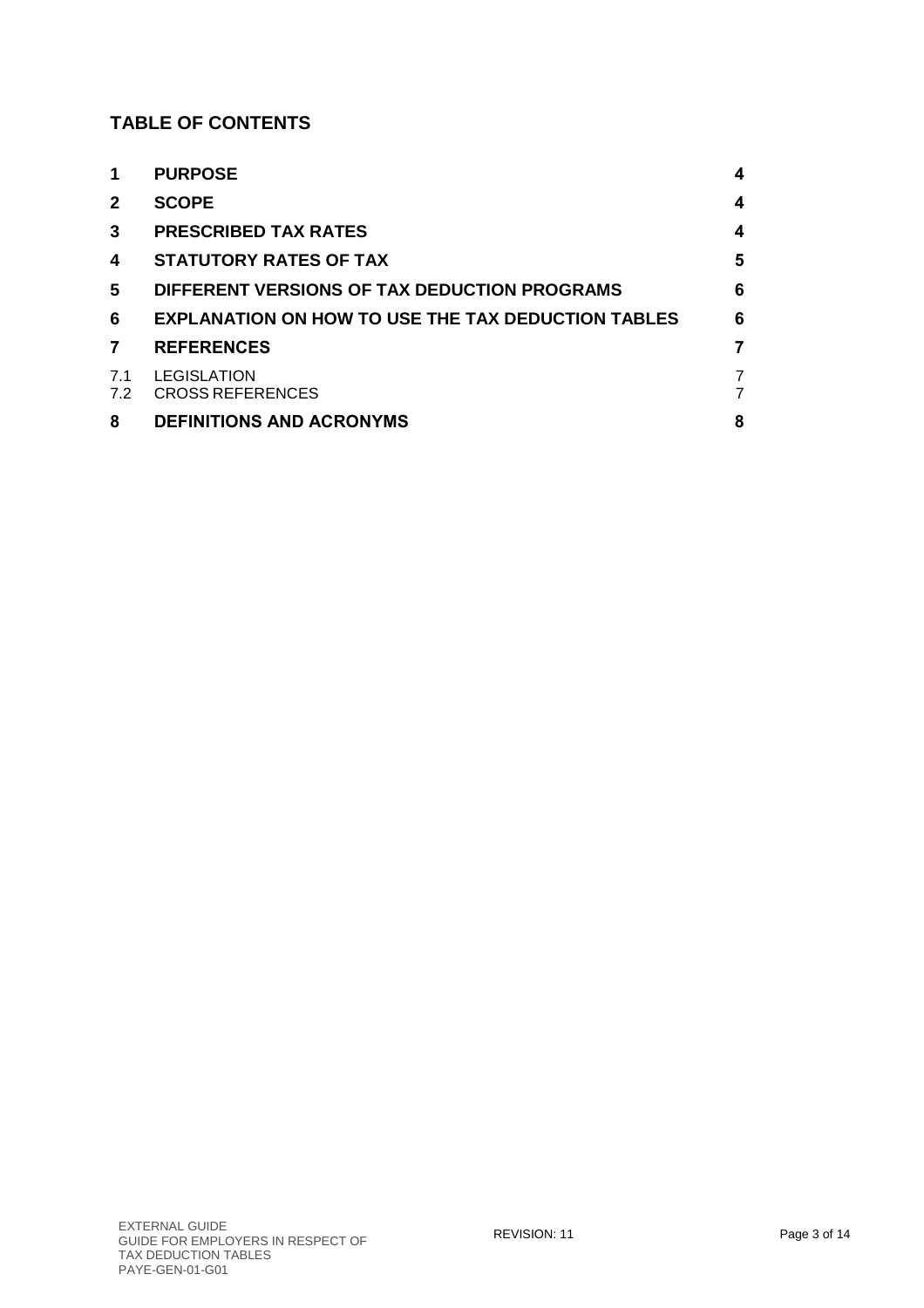## <span id="page-3-0"></span>**1 PURPOSE**

- This guide in its design, development, implementation and review phases is guided and underpinned by the SARS Strategic Plan 2020/21 – 2024/25 and the applicable legislation. Should any aspect of this guide conflict with the applicable legislation the applicable legislation will take precedence.
- The purpose of this document is to assist employers in determining the amount of employees' tax to be deducted from remuneration paid/payable according to the prescribed tax deduction tables.

## <span id="page-3-1"></span>**2 SCOPE**

 This basic guide is issued by the South African Revenue Service (SARS) to employers to assist them in calculating the amount of employees' tax deductible from the remuneration including variable remuneration paid/payable to employees. It further explains the different methods that employers are allowed to apply in this calculation process.

## <span id="page-3-2"></span>**3 PRESCRIBED TAX RATES**

| <b>Reference to the Act</b>                                                  | Paragraphs 9(1), (2), 10 and 11 of the Fourth Schedule<br>Sections 5 and 6 of the IT Act<br>Section 27(1) of the Public Finance Management Act.                                                                                                                                    |
|------------------------------------------------------------------------------|------------------------------------------------------------------------------------------------------------------------------------------------------------------------------------------------------------------------------------------------------------------------------------|
| <b>Meaning</b>                                                               | The new tax rates chargeable shall be announced by the Minister of Finance in his /<br>her National Annual Budget as contemplated in the Public Finance Act with effect<br>from a date or dates mentioned in the announcement.                                                     |
|                                                                              | Any changes with regard to the rates shall come into effect on the date or dates<br>determined by the Minister of Finance in that announcement and continues to apply<br>for a period of 12 months from that date.                                                                 |
| When to use the<br>tables                                                    | In the absence of a tax directive to the contrary as prescribed in Paragraphs 10 and<br>11 of the Fourth Schedule, employers must make use of the deduction tables<br>prescribed by the Commissioner or use the statutory rates as an alternative.                                 |
| Implementation of<br>new rates of tax                                        | The new tax rates must be implemented by employers as soon as possible as<br>contained in the Government Gazette by no later than 1 April of a tax year and<br>employees' tax must be calculated according to these new rates.                                                     |
|                                                                              | Any over deduction of employees' tax arising as a result of the implementation of<br>new rates not in the employer's possession on 1 March of each new tax year, may<br>be refunded to the employee as soon as new rates (tables) are implemented.                                 |
|                                                                              | Any under deduction of employees' tax arising as a result of the implementation of<br>new rates not in the employer's possession on 1 March of the new tax year, may be<br>adjusted over the remainder of the new tax year (from the date of implementation<br>until 28 February). |
| <b>Employee leaves</b><br>employment before<br>introduction of new<br>tables | If an employee leaves your employment after 1 March of the new tax year but<br>before the implementation of the new rates, the employees' tax deductions made in<br>accordance with the previous rates are regarded as final.                                                      |
|                                                                              | Rebates for individuals which are prescribed in section 6 of the Income Tax Act are<br>deducted from the normal tax determined according to the statutory rates of tax.                                                                                                            |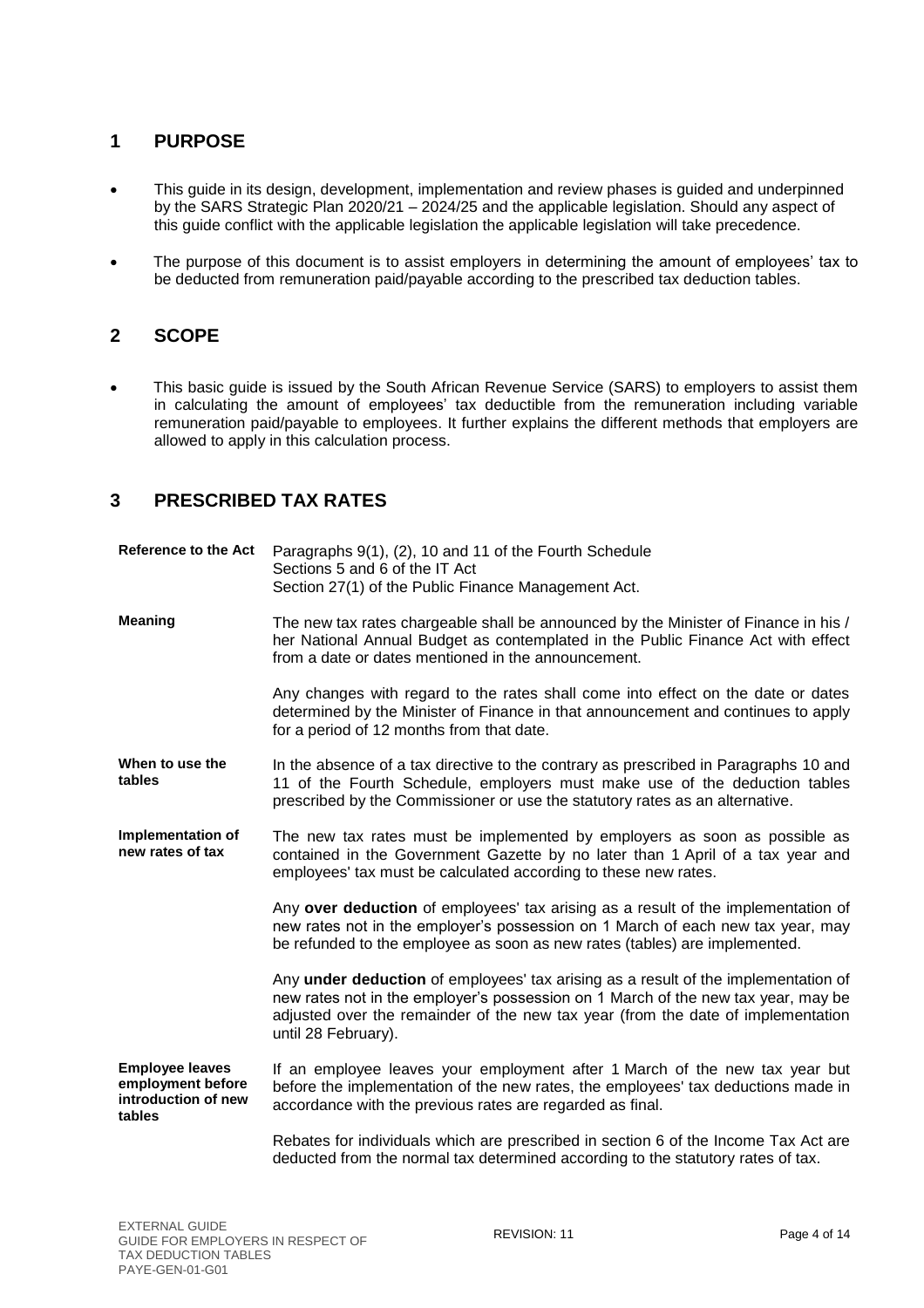## <span id="page-4-0"></span>**4 STATUTORY RATES OF TAX**

#### **Tax Tables for Individuals and Trusts**

#### **2021/2022 Tax Year (1 March 2021 to 28 February 2022)**

| <b>TAXABLE INCOME (R)</b> | <b>RATES OF TAX (R)</b>                           |
|---------------------------|---------------------------------------------------|
| $0 - R$ 216 200           | 18% of taxable income                             |
| R 216 201 - R 337 800     | R 38 196 + 26% of taxable income above R 216 200  |
| R 337 801 - R 467 500     | R 70 532 + 31% of taxable income above R 337 800  |
| R 467 501 - R 613 600     | R110 739 + 36% of taxable income above R 467 500  |
| $R$ 613 601 - R 782 200   | R163 335 + 39% of taxable income above R 613 600  |
| R 782 201 - R1 656 600    | R229 089 + 41% of taxable income above R 782 200  |
| R1 656 601 and above      | R587 593 + 45% of taxable income above R1 656 600 |

| Tax rebates applicable to individuals             | 2022                |
|---------------------------------------------------|---------------------|
| Primary rebate                                    | R <sub>15</sub> 714 |
| Secondary rebate (for persons 65 years and older) | R 8 613             |
| Tertiary rebate (for persons 75 years and older)  | R 2 871             |

| Tax thresholds applicable to individuals | 2022                 |
|------------------------------------------|----------------------|
| Persons under 65 years                   | R 87 300             |
| Persons 65 years and older               | R <sub>135</sub> 150 |
| Persons 75 years and older               | R <sub>151</sub> 100 |

The rebates for individuals must be deducted from normal tax determined according to statutory rates of tax.

- The primary rebate is deductible for all individuals.
- The secondary rebate may only be applied for individuals who will be 65 years or older on the last day of the relevant year of assessment.
- The tertiary rebate is deductible only for individuals who will be 75 years or older on the last day of the relevant year of assessment.
- With effect from 1 March 2014, the Medical Scheme Fees Tax Credit for individuals is a rebate which applies in respect of contributions paid by the taxpayer during the year of assessment to a registered medical scheme. The amount of the rebate (tax credit) is based on the following values per month in the year of assessment in respect of which the contributions were paid in respect of the taxpayer himself/herself, his/her spouse and any dependant of the taxpayer.

| Medical scheme fees tax credit | 2022             |
|--------------------------------|------------------|
| For the taxpayer               | R332             |
| For the first dependent        | R332             |
| For each additional dependent  | R <sub>224</sub> |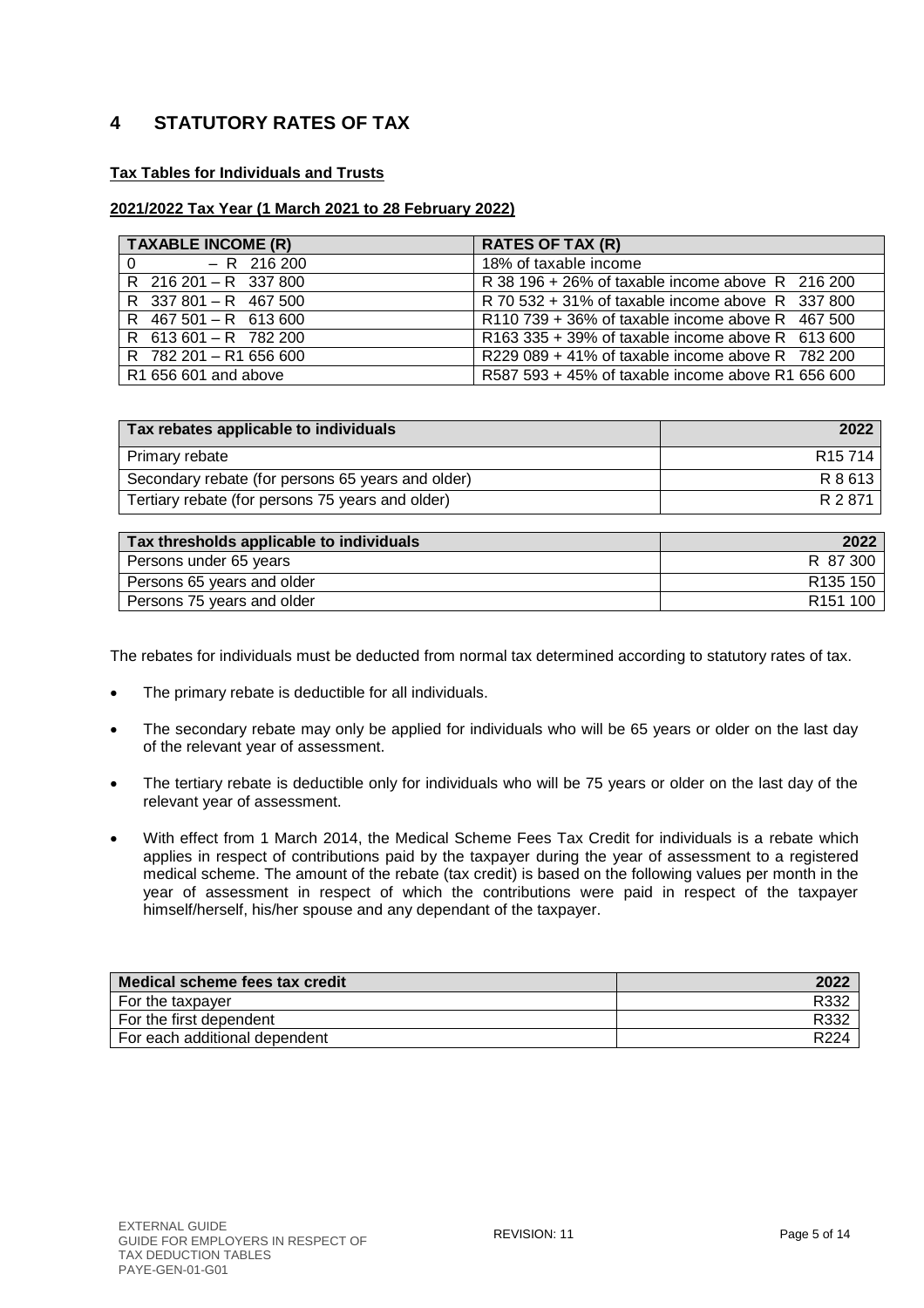## <span id="page-5-0"></span>**5 DIFFERENT VERSIONS OF TAX DEDUCTION PROGRAMS**

| <b>Differences</b> | Small differences may occur between the manual tables, and other computer programs |
|--------------------|------------------------------------------------------------------------------------|
| between tables and | based on the statutory rates of tax. These methods are acceptable in terms of the  |
| tax programs       | Income Tax Act provided that the results are within the provisions of this Act.    |

**Other computer programs** Employers may use computer programs that render the same results, as the results that the employers receive when using the statutory rates of tax. Where an employer use a computerised payroll or his/her/its own created payroll program, the instructions and guidelines as prescribed by SARS must still be followed.

## <span id="page-5-1"></span>**6 EXPLANATION ON HOW TO USE THE TAX DEDUCTION TABLES**

**Weekly tables** A weekly remunerated employee under the age of 65 receives a weekly wage of R3 600 and contributes R160 to a pension fund as well as R180 to a registered medical scheme in respect of himself/herself and one dependant.

| Weekly wage                                                                     | R <sub>3</sub> 600 |
|---------------------------------------------------------------------------------|--------------------|
| Less: allowable pension fund contributions                                      | R 160              |
|                                                                                 |                    |
| Balance of remuneration                                                         | R <sub>3</sub> 440 |
| Employees' tax on balance of remuneration according to the weekly tax<br>tables | R 316              |
| Less: Medical Scheme Fees Tax Credit (R332+R332 p/m $\div$ 4 weeks)             | R 166              |
| Amount of Tax to be deducted                                                    | R 150              |

**Fortnightly tables** A fortnightly remunerated employee under the age of 65 receives a fortnight wage of R8 980 and contributes R320 to a pension fund and R150 to a retirement annuity fund as well as R350 to a registered medical scheme in respect of himself/herself and one dependant.

| Fortnight wage                                                                       | R8 980      |
|--------------------------------------------------------------------------------------|-------------|
| Less: allowable pension fund contributions                                           | R 320       |
| Less: allowable retirement annuity fund contributions                                | - 150<br>R. |
| Balance of remuneration                                                              |             |
|                                                                                      | R8 510      |
| Employees' tax on balance of remuneration according to the fortnightly tax<br>tables | R 939       |
| Less: Medical Scheme Fees Tax Credit (R332+R332 p/m $\div$ 2 weeks)                  | R 332       |
| Amount of Tax to be deducted                                                         | R 607       |

**Monthly tables** A monthly remunerated employee under the age of 65 receives a salary of R18 600 and contributes R775 per month to a pension fund and R325 per month to a retirement annuity fund as well as R800 to a registered medical scheme in respect of himself/herself and one dependant.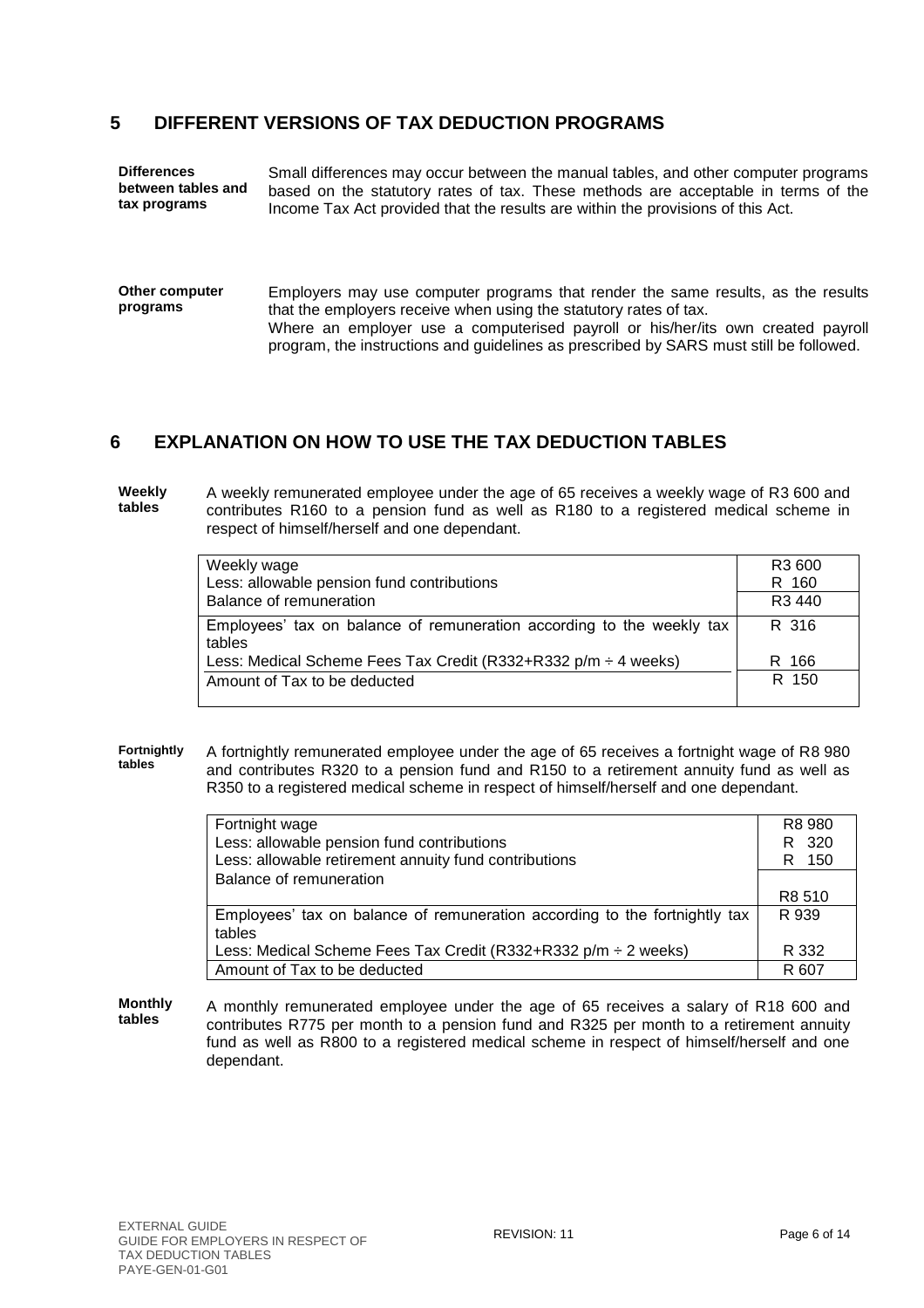| Monthly salary                                                                  | R 18 600 |
|---------------------------------------------------------------------------------|----------|
| Less: allowable pension fund contributions                                      | R<br>775 |
| Less: allowable retirement annuity fund contributions                           | R<br>325 |
| Balance of remuneration                                                         | R 17 500 |
| Employees' Tax on balance of remuneration according to the annual tax<br>tables | R 1840   |
| Less: Medical Scheme Fees Tax Credit (R332+332 p/m)                             | R<br>664 |
| Amount of Tax to be deducted                                                    | R<br>176 |

**Annual tables**

An employee under the age of 65 received a salary (retirement funding income) of R15 500 per month and contributes R300 per month to a pension fund as well as R800 per month to a registered medical scheme in respect of himself/herself and one dependant.

| Annual salary (R15 500 x 12)                                                                        | R 186 000    |
|-----------------------------------------------------------------------------------------------------|--------------|
| Less: allowable pension fund contributions                                                          | R.<br>3 600  |
| Balance of remuneration                                                                             | R 182 400    |
| Employees' tax on balance of remuneration according to the annual tax $\mid R \mid 17122$<br>tables |              |
| Less: Medical Scheme Fees Tax Credit (R332+332 p/m x 12)                                            | 7968<br>R    |
| Amount of Tax to be deducted                                                                        | 9 1 5 4<br>R |

## <span id="page-6-0"></span>**7 REFERENCES**

## <span id="page-6-1"></span>**7.1 LEGISLATION**

| Legislation           | and | Rules   Sections 5 and 6, Paragraphs 9(1), (2) and 10 of the Fourth Schedule to the |
|-----------------------|-----|-------------------------------------------------------------------------------------|
| administered by SARS: |     | Income Tax Act No.58 of 1962                                                        |
|                       |     | Section 27 of the Public Finance Management Act No. 1 of 1999                       |
|                       |     | Tax Administration Act No. 28 of 2011                                               |
|                       |     | The Employment Tax Incentive Act No. 26 of 2013                                     |
| Other Legislation:    |     | None                                                                                |

## <span id="page-6-2"></span>**7.2 CROSS REFERENCES**

| <b>DOCUMENT#</b>      | <b>DOCUMENT TITLE</b>                                      |
|-----------------------|------------------------------------------------------------|
| PAYE-GEN-01-G01-A01   | Weekly tax deduction tables                                |
| PAYE-GEN-01-G01-A02   | Fortnightly tax deduction tables                           |
| PAYE-GEN-01-G01-A03   | Monthly tax deduction tables                               |
| PAYE-GEN-01-G01-A04   | Annual tax deduction tables                                |
| PAYE-GEN-01-G02       | Guide for Employers in respect of Fringe Benefits          |
| PAYE-GEN-01-G03       | Guide for Employers in respect of Allowances               |
| PAYE-GEN-01-G03-A01   | Rate per Kilometre Schedule                                |
| PAYE-GEN-01-G03-A02   | Subsistence Allowance in respect of Foreign Travel         |
| PAYE-GEN-01-G16       | Guide for employer in respect of Employees' Tax for 2022   |
| PAYE-GEN-01-G05       | Guide for Employers in respect of Employment Tax Incentive |
| SDL-GEN-01-G01        | Guide for Employers in respect of SDL                      |
| <b>UIF-GEN-01-G01</b> | Guide for Employers in respect of UIF                      |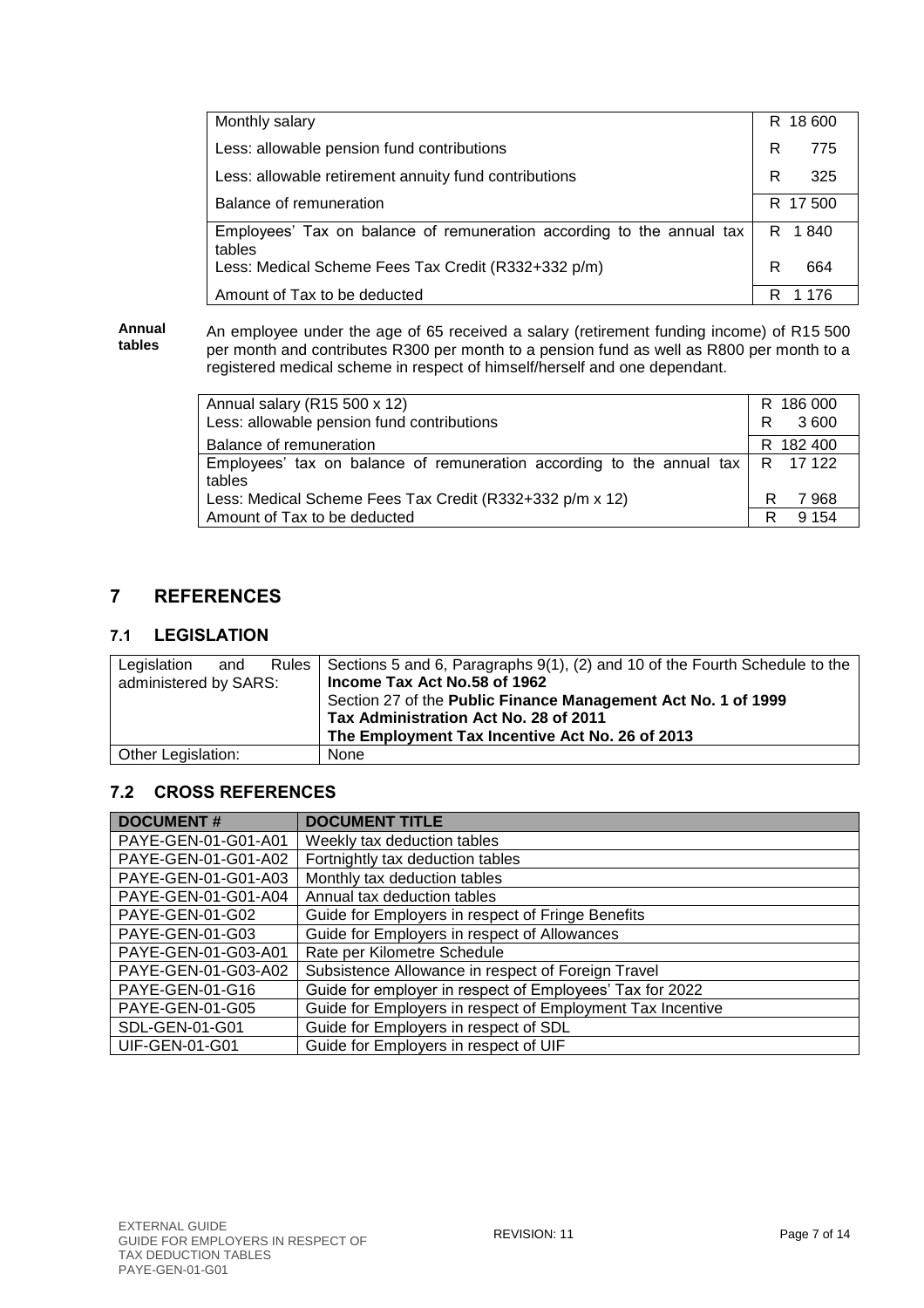## <span id="page-7-0"></span>**8 DEFINITIONS AND ACRONYMS**

| Alternate period<br><b>Annual equivalent</b><br><b>Annual payment</b><br><b>Associated person (in</b><br>relation to an employer)<br>for ETI purposes only | A period, whether of 12 months or not, commencing on the day following<br>the last day of the preceding alternate period in relation to the employer and<br>ending on a date falling not more than 14 days before or after the last day of<br>February, or such greater number of days as the Commissioner, having<br>regard to the circumstances of the case, may allow.<br>An amount equal to the sum of net remuneration multiplied by the ratio<br>which a full year bears to the period in respect of which such net<br>remuneration is payable.<br>An amount of net remuneration that is, in accordance with the employee's<br>conditions of service or the employer's practice, paid in a lump sum to the<br>employee or it is an amount that is calculated without reference to a period.<br>Where the employer is a company, it means that any other company which<br>is associated with that employer by reason of the fact that both companies<br>are managed or controlled directly or indirectly by substantially the same                                                                                                                                                                                                                                                                                                                                                                                                                                                                                                                                                                                                                                      |
|------------------------------------------------------------------------------------------------------------------------------------------------------------|------------------------------------------------------------------------------------------------------------------------------------------------------------------------------------------------------------------------------------------------------------------------------------------------------------------------------------------------------------------------------------------------------------------------------------------------------------------------------------------------------------------------------------------------------------------------------------------------------------------------------------------------------------------------------------------------------------------------------------------------------------------------------------------------------------------------------------------------------------------------------------------------------------------------------------------------------------------------------------------------------------------------------------------------------------------------------------------------------------------------------------------------------------------------------------------------------------------------------------------------------------------------------------------------------------------------------------------------------------------------------------------------------------------------------------------------------------------------------------------------------------------------------------------------------------------------------------------------------------------------------------------------------------------------------|
|                                                                                                                                                            | persons; or<br>Where the employer is not a company, it means that any company which is<br>managed or controlled directly or indirectly by the employer or by any                                                                                                                                                                                                                                                                                                                                                                                                                                                                                                                                                                                                                                                                                                                                                                                                                                                                                                                                                                                                                                                                                                                                                                                                                                                                                                                                                                                                                                                                                                             |
|                                                                                                                                                            | partnership of which the employer is a member;                                                                                                                                                                                                                                                                                                                                                                                                                                                                                                                                                                                                                                                                                                                                                                                                                                                                                                                                                                                                                                                                                                                                                                                                                                                                                                                                                                                                                                                                                                                                                                                                                               |
| <b>Balance of remuneration</b>                                                                                                                             | Any amount of remuneration after deducting the allowable deductions for                                                                                                                                                                                                                                                                                                                                                                                                                                                                                                                                                                                                                                                                                                                                                                                                                                                                                                                                                                                                                                                                                                                                                                                                                                                                                                                                                                                                                                                                                                                                                                                                      |
|                                                                                                                                                            | Employees' Tax purposes.                                                                                                                                                                                                                                                                                                                                                                                                                                                                                                                                                                                                                                                                                                                                                                                                                                                                                                                                                                                                                                                                                                                                                                                                                                                                                                                                                                                                                                                                                                                                                                                                                                                     |
| <b>Broad-based employee</b><br>share plan<br><b>Commissioner</b>                                                                                           | A plan in terms of which:<br>Equity shares in that employer, or in a company that is an associated<br>$\bullet$<br>institution in relation to the employer, are acquired by employees from<br>that employer, for consideration which does not exceed the minimum<br>consideration required by the Companies Act, 1973;<br>Employees who participate in any other equity scheme of the<br>$\bullet$<br>employer or of a company that is an associated institution in relation to<br>the employer, are not entitled to participate and where at least 80% of<br>all other employees who are employed by the employer on a<br>permanent basis on the date of grant are entitled to participate;<br>The employees who acquire the equity shares are entitled to all<br>$\bullet$<br>dividends and full voting rights in relation to those equity shares; and<br>No restriction have been imposed in respect of the disposal of the<br>$\bullet$<br>equity shares, other than a:<br>Restriction imposed by legislation;<br>Right of any person to acquire those equity shares from the<br>employee or former employee who acquired the equity share:<br>$\circ$ in the case where the employee or former employee is or was<br>guilty of misconduct or poor performance, at the lower of market<br>value on the date of the grant or acquisition by that employer; or<br>$\circ$ in any other case, at market value on the date of acquisition by<br>that person.; or<br>Restriction in terms of which the person who acquired the equity<br>$\Box$<br>shares may not dispose of the equity shares for a period which may<br>not extend beyond five years from the date of grant. |
|                                                                                                                                                            | The Commissioner for the South African Revenue Service.                                                                                                                                                                                                                                                                                                                                                                                                                                                                                                                                                                                                                                                                                                                                                                                                                                                                                                                                                                                                                                                                                                                                                                                                                                                                                                                                                                                                                                                                                                                                                                                                                      |
| <b>Employee</b>                                                                                                                                            | An employee foreEmployees' tax purposes is defines as a:<br>Natural person who receives remuneration or to whom remuneration<br>$\bullet$<br>accrues;<br>Person (including a company) who receives remuneration or to whom<br>$\bullet$<br>remuneration accrues by reason of services rendered by such person<br>to or on behalf of a labour broker;<br>Labour broker;<br>$\bullet$<br>Person or class or category of persons whom the Minister of Finance<br>$\bullet$<br>by notice in the Government Gazette declares to be an employee;<br>Personal service provider;<br>$\bullet$<br>Director of a private company.<br>$\bullet$                                                                                                                                                                                                                                                                                                                                                                                                                                                                                                                                                                                                                                                                                                                                                                                                                                                                                                                                                                                                                                         |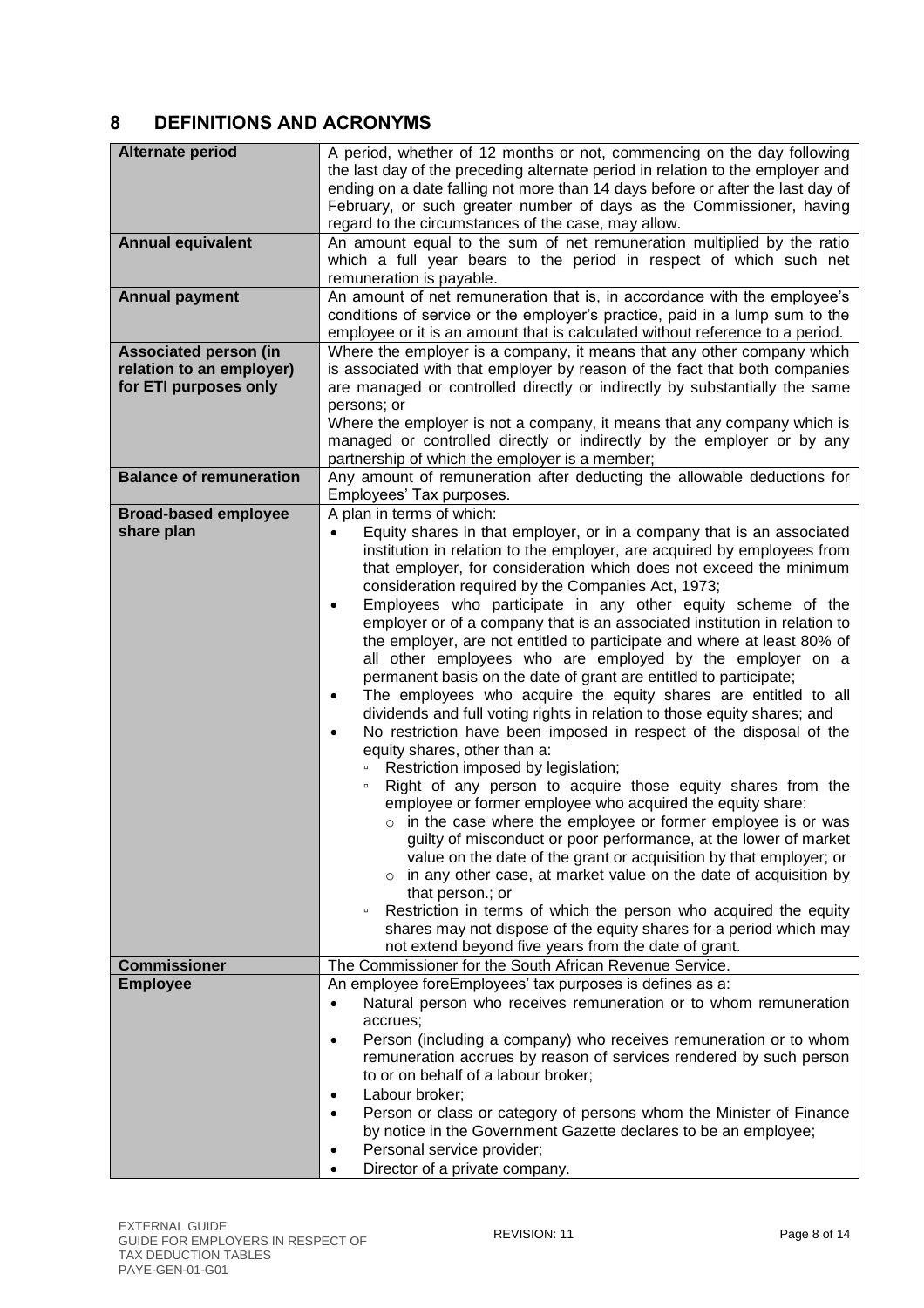|                           | An employee for UIF purposes is defined as any natural person who<br>receives any remuneration or to whom remuneration accrues in respect of<br>services rendered or to be rendered by that person but excluding an<br>independent contractor.                                                                                                                                                                                                                                                                                                                                                                                                                                                                                                                                                                                                   |
|---------------------------|--------------------------------------------------------------------------------------------------------------------------------------------------------------------------------------------------------------------------------------------------------------------------------------------------------------------------------------------------------------------------------------------------------------------------------------------------------------------------------------------------------------------------------------------------------------------------------------------------------------------------------------------------------------------------------------------------------------------------------------------------------------------------------------------------------------------------------------------------|
|                           | An employee for SDL purposes is defined as an employee for Employees'<br>Tax purposes.                                                                                                                                                                                                                                                                                                                                                                                                                                                                                                                                                                                                                                                                                                                                                           |
|                           | An employee for taxable benefit purposes is defined as any person who<br>receives remuneration or to whom remuneration accrues and includes any<br>director of a company but excludes persons who retired before<br>1 March 1992 except for purposes of the provisions which deal with the<br>payment of an employee's debt or the release of an employee from an<br>obligation to pay a debt.                                                                                                                                                                                                                                                                                                                                                                                                                                                   |
| Employees' tax            | An amount of tax that an employer must deduct from all regular or periodic<br>payments (remuneration), paid or which becomes payable to an employee.                                                                                                                                                                                                                                                                                                                                                                                                                                                                                                                                                                                                                                                                                             |
| <b>Employer</b>           | Any person who pays or is liable to pay a person an amount by way of<br>remuneration including a person responsible for the payment of an amount<br>by way of remuneration to a person under the provisions of a law or out of<br>public funds or out of funds voted by parliament or Provincial Council. This<br>definition excludes any person not acting as a principal but includes any<br>person acting in a fiduciary capacity or in his/her capacity as a trustee in an<br>insolvent estate, an executor or an administrator of a benefit fund, pension<br>fund, pension preservation fund, provident fund, provident preservation<br>fund, retirement annuity fund or any other fund.                                                                                                                                                    |
| <b>Equity instrument</b>  | Means a share or a member's interest in a company, including:                                                                                                                                                                                                                                                                                                                                                                                                                                                                                                                                                                                                                                                                                                                                                                                    |
|                           | An option to acquire such a share, part of a share or member's<br>interest;<br>Any financial instrument that is convertible to a share or member's<br>$\bullet$<br>interest; and<br>Any contractual right or obligation the value of which is determined<br>directly or indirectly with reference to a share or member's interest.                                                                                                                                                                                                                                                                                                                                                                                                                                                                                                               |
| <b>ETI Act</b>            | Employment Tax Incentive Act No. 26 of 2013                                                                                                                                                                                                                                                                                                                                                                                                                                                                                                                                                                                                                                                                                                                                                                                                      |
| <b>Fourth Schedule</b>    | The Fourth Schedule to the Income Tax Act No 58 of 1962.                                                                                                                                                                                                                                                                                                                                                                                                                                                                                                                                                                                                                                                                                                                                                                                         |
| Gain                      | A gain for purposes of a broad based employee share plan and qualifying<br>equity instruments means the amount by which any amount received by or<br>accrued to the employee from the disposal exceeds the consideration given<br>by the employee for the qualifying equity share, right or interest.                                                                                                                                                                                                                                                                                                                                                                                                                                                                                                                                            |
| Holder of a public office | The President, Deputy President, a Minister, a Deputy Minister, a member<br>of the National Assembly, a permanent delegate to the National Council of<br>Provinces, a Premier, a member of an Executive Councillor, a member of a<br>provincial legislature<br>Any member of a municipal council, a traditional leader, a member of a<br>provincial House of Traditional Leaders or a member of the Council of<br>Traditional Leaders; and<br>A person occupying the office of president, chairman or chief executive<br>officer of any non-profit organisation, shown to the satisfaction of the<br>Commissioner to be organised on a national or regional basis to represent<br>persons with a common interest and the funds of which are derived wholly<br>or mainly from subscriptions from members or donations from the general<br>public. |
| Labour broker             | Any natural person who conducts or carries on any business whereby such<br>person for reward provides a client of such business with other persons (or<br>procures other persons) to render a service or to perform work for the client,<br>for which services or work of such other persons are remunerated by such<br>person.                                                                                                                                                                                                                                                                                                                                                                                                                                                                                                                  |
| Lump sum benefit          | Means a retirement fund lump sum benefit or retirement fund lump sum                                                                                                                                                                                                                                                                                                                                                                                                                                                                                                                                                                                                                                                                                                                                                                             |
| <b>Section 1</b>          | withdrawal benefit.                                                                                                                                                                                                                                                                                                                                                                                                                                                                                                                                                                                                                                                                                                                                                                                                                              |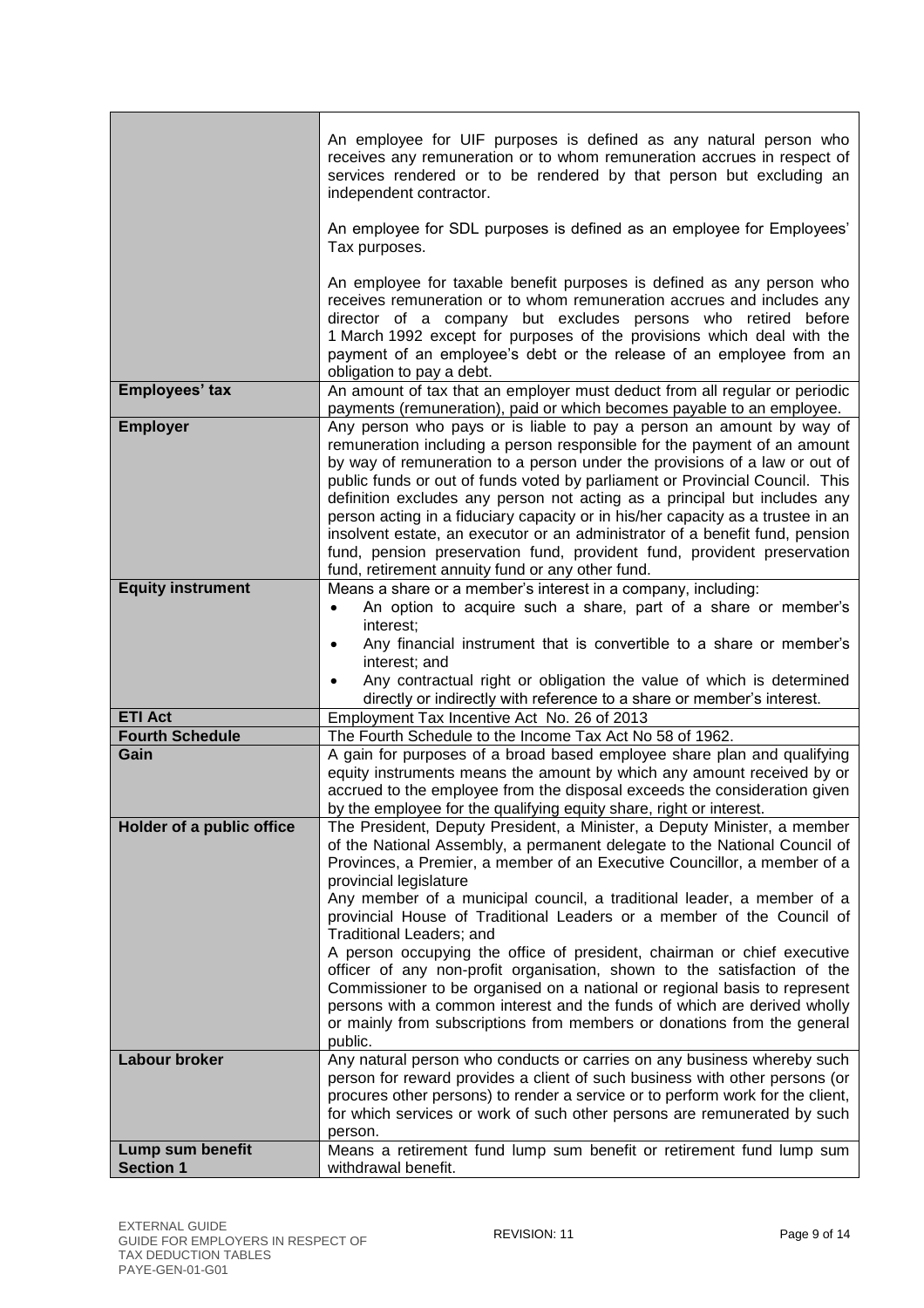| <b>Market value</b>                   | In relation to an equity instrument of:                                                                                                    |
|---------------------------------------|--------------------------------------------------------------------------------------------------------------------------------------------|
|                                       | A private company or a company that would be regarded as a private<br>$\bullet$                                                            |
|                                       | company if it were incorporated under the Companies Act of 1973,                                                                           |
|                                       | means an amount determined as its value in terms of a method of                                                                            |
|                                       | valuation:<br>Prescribed in the rules relating to the acquisition and disposal of<br>$\Box$                                                |
|                                       | that equity instrument;                                                                                                                    |
|                                       | Which is regarded as a proxy for the market value of that equity                                                                           |
|                                       | instrument for the purposes of those rules; and                                                                                            |
|                                       | Used consistently to determine both the consideration for the<br>$\Box$                                                                    |
|                                       | acquisition of that equity instrument and the price of the equity<br>instrument repurchased from the employee after it has vested in       |
|                                       | that employee; or                                                                                                                          |
|                                       | Any other company, means the price which could be obtained upon<br>٠                                                                       |
|                                       | the sale of that equity instrument between a willing buyer and a willing                                                                   |
|                                       | seller dealing freely at arm's length in an open market and, in the                                                                        |
|                                       | cases of a restricted equity instrument, had the restriction to which that                                                                 |
|                                       | equity instrument is subject not existed.                                                                                                  |
|                                       | In relation to equity share means the price which could be obtained upon                                                                   |
|                                       | the sale of that equity share between a willing buyer and a willing seller                                                                 |
|                                       | dealing freely at arm's length in an open market and without having regard                                                                 |
|                                       | to any restrictions imposed in respect of that equity share.                                                                               |
| <b>Marketable security</b>            | Any security, stock, debenture, share, option or other interest capable of<br>being sold in a share-market or exchange or otherwise        |
| <b>Month</b>                          | In relation to an employer for taxable benefit purposes means any twelve                                                                   |
|                                       | portions into which any calendar year is divided.                                                                                          |
| <b>Net remuneration</b>               | The balance of remuneration, excluding the following:                                                                                      |
|                                       | Special remuneration paid/payable to any<br>mine<br>worker<br>$\bullet$<br>as                                                              |
|                                       | contemplated in section 5(9);                                                                                                              |
|                                       | Remuneration received by an employee who incurred deductible<br>$\bullet$                                                                  |
|                                       | expenses in the production of income (the quantum of expenses can<br>only be determine on assessment);                                     |
|                                       | Remuneration which is under the provisions of Section 7(2) deemed to<br>$\bullet$                                                          |
|                                       | be income that accrued to the spouse of the employee;                                                                                      |
|                                       | Remuneration not derived:<br>$\bullet$                                                                                                     |
|                                       | From standard employment; or                                                                                                               |
|                                       | By way of an annuity provided or payable by a pension fund,<br>$\Box$<br>pension preservation fund, provident fund, provident preservation |
|                                       | fund or benefit fund;                                                                                                                      |
|                                       | Remuneration paid or payable to a director of a company or member<br>$\bullet$                                                             |
|                                       | of a close corporation;                                                                                                                    |
|                                       | Travel allowance which is subject to Employees' Tax (80% portion);<br>$\bullet$                                                            |
|                                       | An allowance granted to the holder of any public office, which is<br>$\bullet$<br>subject to Employees' Tax (50% portion);                 |
|                                       | Remuneration derived by an employee in respect of which such<br>$\bullet$                                                                  |
|                                       | employee is entitled to set off an assessed loss under Section 20(1);                                                                      |
|                                       | and                                                                                                                                        |
|                                       | Any retirement fund lump sum benefit or retirement fund lump sum<br>$\bullet$                                                              |
|                                       | withdrawal benefit.                                                                                                                        |
| <b>PAYE</b><br><b>Prescribed rate</b> | Pay-As-You-Earn (employees' tax)<br>In relation to any interest payable, means such rate as the Minister may                               |
|                                       | from time to time fix by notice in the Gazette in terms of section 80(1)(b) of                                                             |
|                                       | the Public Finance Management Act, 1999 (no. 1 of 1999): Provided that                                                                     |
|                                       | where the Minister fixes a new rate in terms of that Act, that new rate will                                                               |
|                                       | apply from the first day of the second month following the date on which                                                                   |
| <b>Public Finance</b>                 | that new rate came into operation.                                                                                                         |
| <b>Management Act</b>                 | Public Finance Management Act No.1 of 1999                                                                                                 |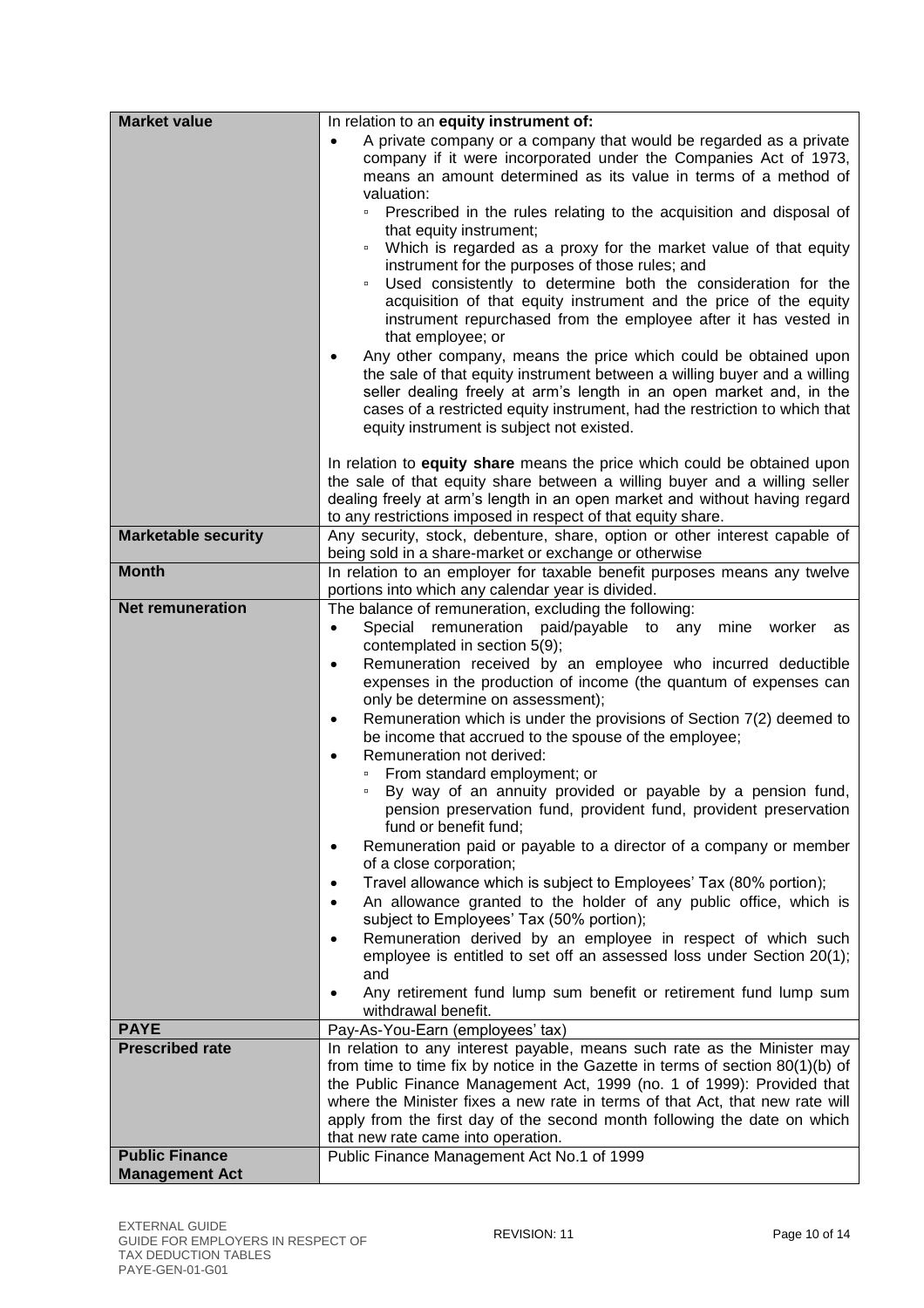| <b>Qualifying employee for</b><br><b>ETI purposes only</b> | An employee as contemplated in section 6 of the ETI Act                                                                                                                                                                                                                                                                                                                                                                                                                                                                                                                                                                                                                                                                                                                                                                                                                                                                                                                                                                                                                                                                                                                                                                                                                                                                                                                                                                                                                                                                                                                                                                                                                                                                                                                                                                                                                                                                                                                                                                                                                                                                                                                                                                                                                                                                                                                                                                                                                                                                                                                                                                                                                                                                                                                                                                           |
|------------------------------------------------------------|-----------------------------------------------------------------------------------------------------------------------------------------------------------------------------------------------------------------------------------------------------------------------------------------------------------------------------------------------------------------------------------------------------------------------------------------------------------------------------------------------------------------------------------------------------------------------------------------------------------------------------------------------------------------------------------------------------------------------------------------------------------------------------------------------------------------------------------------------------------------------------------------------------------------------------------------------------------------------------------------------------------------------------------------------------------------------------------------------------------------------------------------------------------------------------------------------------------------------------------------------------------------------------------------------------------------------------------------------------------------------------------------------------------------------------------------------------------------------------------------------------------------------------------------------------------------------------------------------------------------------------------------------------------------------------------------------------------------------------------------------------------------------------------------------------------------------------------------------------------------------------------------------------------------------------------------------------------------------------------------------------------------------------------------------------------------------------------------------------------------------------------------------------------------------------------------------------------------------------------------------------------------------------------------------------------------------------------------------------------------------------------------------------------------------------------------------------------------------------------------------------------------------------------------------------------------------------------------------------------------------------------------------------------------------------------------------------------------------------------------------------------------------------------------------------------------------------------|
| <b>Qualifying equity share</b>                             | An equity share acquired in a tax year in terms of a broad-based employee                                                                                                                                                                                                                                                                                                                                                                                                                                                                                                                                                                                                                                                                                                                                                                                                                                                                                                                                                                                                                                                                                                                                                                                                                                                                                                                                                                                                                                                                                                                                                                                                                                                                                                                                                                                                                                                                                                                                                                                                                                                                                                                                                                                                                                                                                                                                                                                                                                                                                                                                                                                                                                                                                                                                                         |
|                                                            | share plan, where the market value of all equity shares, which were                                                                                                                                                                                                                                                                                                                                                                                                                                                                                                                                                                                                                                                                                                                                                                                                                                                                                                                                                                                                                                                                                                                                                                                                                                                                                                                                                                                                                                                                                                                                                                                                                                                                                                                                                                                                                                                                                                                                                                                                                                                                                                                                                                                                                                                                                                                                                                                                                                                                                                                                                                                                                                                                                                                                                               |
|                                                            | acquired by that employee in terms of that plan in that year and the two                                                                                                                                                                                                                                                                                                                                                                                                                                                                                                                                                                                                                                                                                                                                                                                                                                                                                                                                                                                                                                                                                                                                                                                                                                                                                                                                                                                                                                                                                                                                                                                                                                                                                                                                                                                                                                                                                                                                                                                                                                                                                                                                                                                                                                                                                                                                                                                                                                                                                                                                                                                                                                                                                                                                                          |
|                                                            | immediately preceding tax years does not in aggregate exceed R50 000.                                                                                                                                                                                                                                                                                                                                                                                                                                                                                                                                                                                                                                                                                                                                                                                                                                                                                                                                                                                                                                                                                                                                                                                                                                                                                                                                                                                                                                                                                                                                                                                                                                                                                                                                                                                                                                                                                                                                                                                                                                                                                                                                                                                                                                                                                                                                                                                                                                                                                                                                                                                                                                                                                                                                                             |
| <b>Remuneration for</b><br><b>Employees' tax purposes</b>  | Remuneration for Employees' Tax purposes is defined as any amount of<br>income which is paid or is payable to any person by way of any salary,<br>leave pay, wage, overtime pay, bonus, gratuity, commission, fee,<br>emolument, pension, superannuation allowance, retiring allowance or<br>stipend, whether in cash or otherwise and whether or not in respect of<br>services rendered, including:<br>Restraint of trade payments;<br>An amount, including a voluntary award, received or accrued in<br>commutation of amounts due in terms of a contract of employment or<br>service;<br>An amount received or accrued in respect of the relinquishment,<br>$\bullet$                                                                                                                                                                                                                                                                                                                                                                                                                                                                                                                                                                                                                                                                                                                                                                                                                                                                                                                                                                                                                                                                                                                                                                                                                                                                                                                                                                                                                                                                                                                                                                                                                                                                                                                                                                                                                                                                                                                                                                                                                                                                                                                                                          |
|                                                            | termination, loss, repudiation, cancellation or variation of an office or<br>employment or of an appointment;<br>An allowance or advance paid to an employee in respect of<br>٠<br>accommodation, meals or other incidental costs while the employee is<br>by reason of the duties of his/her office obliged to spend at least one<br>night away from his/her usual place of residence in the Republic is<br>deemed to become payable to the employee in the following month in<br>respect of services rendered. This deeming provision applies where<br>such an allowance or advance was paid to an employee during any<br>month in respect of a night away from his/her usual place of residence<br>and that employee has not by the last day of the following month either<br>spent the night away from his/her usual place of residence or<br>refunded that allowance or advance to the employer;<br>50 percent of the amount of any allowance referred to in section<br>8(1)(d) granted to the holder of a public office contemplated in section<br>$8(1)(e)$ , 80 percent of the amount of any allowance or advance in<br>respect of transport expenses referred to in section 8(1)(b), other than<br>any such allowance or advance contemplated in section $8(1)(b)(iii)$<br>which is based on the actual distance travelled by the<br>recipientprovided that where the employer is satisfied that at least 80<br>percent of the use of the motor vehicle for a year of assessment will be<br>for business purposes, then only 20 percent of the amount of such<br>allowance or advance must be included;<br>80 percent of the amount of the taxable benefit as determined in terms<br>$\bullet$<br>of paragraph 7 of the Seventh Schedule, provided that where the<br>employer is satisfied that at least 80 percent of the use of the motor<br>vehicle for a year of assessment will be for business purposes, then<br>only 20 percent of such amount must be included;<br>Any gain determined in terms of section 8B, which must be included in<br>$\bullet$<br>that person's income under that section;<br>Any amount determined in terms of section 8C which is required to be<br>$\bullet$<br>included in the income of that person;<br>Any amount deemed to be income accrued to that person in terms of<br>$\bullet$<br>section $7(11)$ .<br>Fringe benefits received in terms of the Seventh Schedule to the IT<br>$\bullet$<br>Act;<br>A gratuity received by or accrued to a person from his/her employer<br>$\bullet$<br>because such person obtained a university degree or diploma or has<br>been successful in an examination;<br>Any amount deemed to be income accrued to that person by way of a<br>dividend contemplated in paragraphs (dd), (ii) and (jj) of the proviso to<br>section $10(1)(k)(i)$ ; |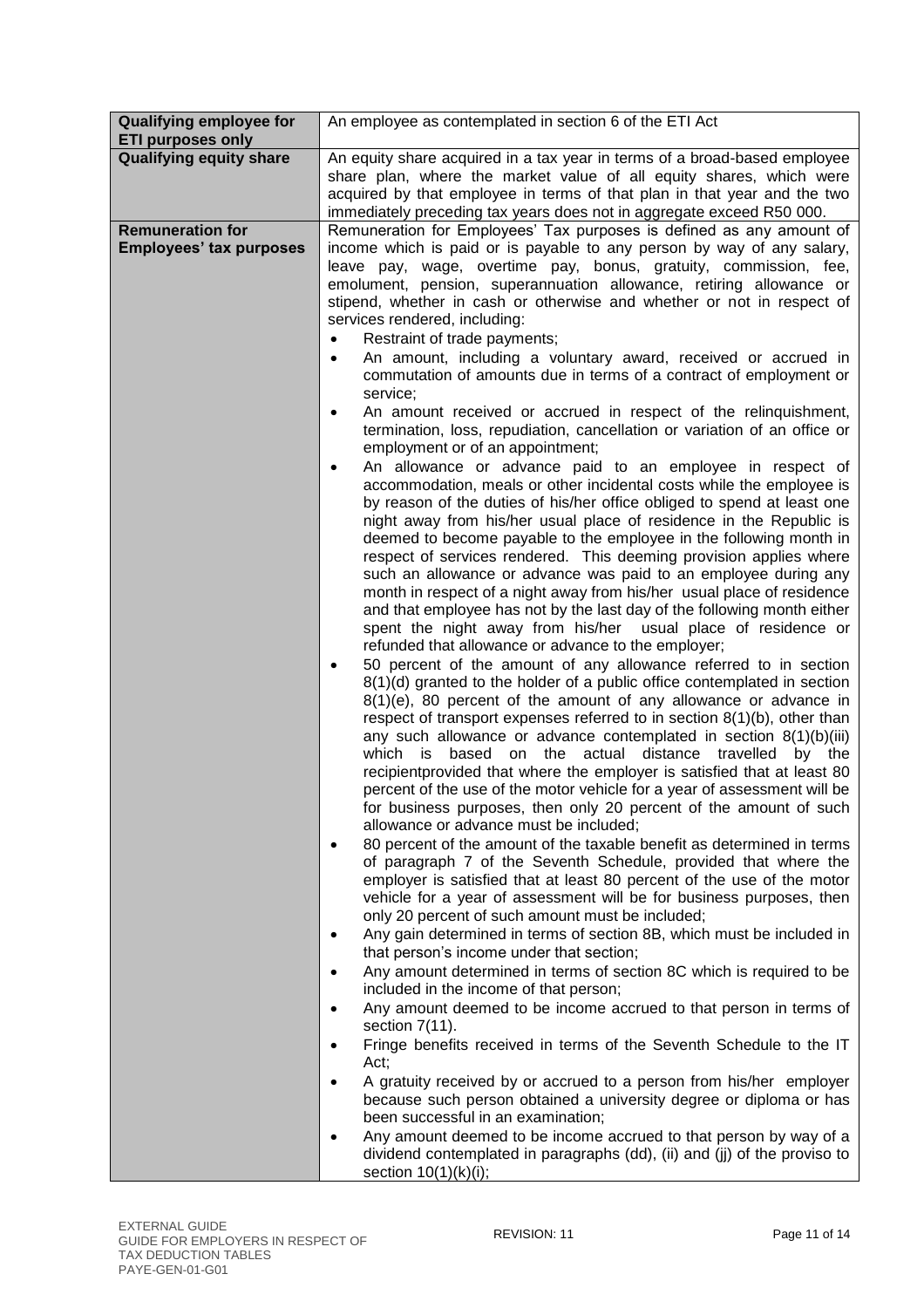|                                        | but not including:<br>Amounts paid to common law independent contractors, but excluding<br>amounts paid to common law independent contractors who do not<br>employ three or more qualifying employees and are required to render<br>services mainly at the premises of the client and are subject to the<br>control or supervision of any person as to the manner in which their<br>duties are performed or as to the hours of work.                                                                                                                                                                        |
|----------------------------------------|-------------------------------------------------------------------------------------------------------------------------------------------------------------------------------------------------------------------------------------------------------------------------------------------------------------------------------------------------------------------------------------------------------------------------------------------------------------------------------------------------------------------------------------------------------------------------------------------------------------|
|                                        | This exclusion does not apply to any:<br>Person who receives any remuneration or to whom any remuneration<br>$\bullet$<br>accrues by reason of any services rendered by such person to or on<br>behalf of a labour broker;<br>Labour broker;<br>$\bullet$                                                                                                                                                                                                                                                                                                                                                   |
|                                        | Personal service provider; or<br>٠<br>Person who is not ordinarily resident in South Africa.<br>$\bullet$<br>Any pension or additional pension under the Social Assistance Act.<br>$\Box$<br>Any disability grant or additional or supplementary allowance under<br>the Social Assistance Act.<br>Any grant or contribution under the provisions of Section 89 of the<br>Children's Act.<br>Amounts paid to an employee, wholly in reimbursement of<br>expenditures actually incurred by such employee in the course of<br>employment.<br>Any annuity in terms of an order of divorce or decree of judicial |
| <b>Remuneration proxy</b>              | separation or agreement of separation.<br>Remuneration proxy means -                                                                                                                                                                                                                                                                                                                                                                                                                                                                                                                                        |
|                                        | Remuneration as defined in para 1 of the Fourth schedule;<br>$\bullet$                                                                                                                                                                                                                                                                                                                                                                                                                                                                                                                                      |
|                                        | If the previous year's remuneration is less than the 365 days, the<br>$\bullet$                                                                                                                                                                                                                                                                                                                                                                                                                                                                                                                             |
|                                        | remuneration needs to be grossed up to 365 days;<br>If the employee was not employed in the previous year, the first<br>$\bullet$                                                                                                                                                                                                                                                                                                                                                                                                                                                                           |
|                                        | month's remuneration needs to be grossed up to 365 days.                                                                                                                                                                                                                                                                                                                                                                                                                                                                                                                                                    |
| <b>Representative employer</b>         | Representative employer contemplated in the 4 <sup>th</sup> Schedule means, in the                                                                                                                                                                                                                                                                                                                                                                                                                                                                                                                          |
|                                        | case of:<br>A company, the public officer of that company, or, in the event of such<br>$\bullet$<br>company being placed in liquidation or under judicial management, the<br>liquidator or judicial manager, as the case may be;<br>Any municipality or anybody corporate or unincorporated (other than a<br>$\bullet$<br>company or a partnership), any manager, secretary, officer or other<br>person responsible for paying remuneration on behalf of such<br>municipality or body;<br>A person under legal disability, any guardian, curator, administrator or<br>$\bullet$                             |
|                                        | other person having the management or control of the affairs of the<br>person under legal disability; or<br>Any employer who is not resident in the Republic, any agent of such<br>$\bullet$<br>employer having authority to pay remuneration.                                                                                                                                                                                                                                                                                                                                                              |
|                                        | The representative employer is not relieved from any liability, responsibility<br>or duty of the employer and is therefore, subject to the same duties,<br>responsibilities and liabilities as the employer.                                                                                                                                                                                                                                                                                                                                                                                                |
| <b>Restricted equity</b><br>instrument | An equity instrument:<br>Which is subject to any restriction (other than a restriction imposed by<br>$\bullet$<br>legislation) that prevents the employee from freely disposing of that<br>equity instrument at market value;<br>Which is subject to any restriction that could result in the employee<br>$\bullet$<br>forfeiting ownership or the right to acquire ownership of that equity<br>instrument otherwise than at market value or being penalised<br>financially in any other manner for not complying with the terms of the<br>agreement for the acquisition of that equity instrument;         |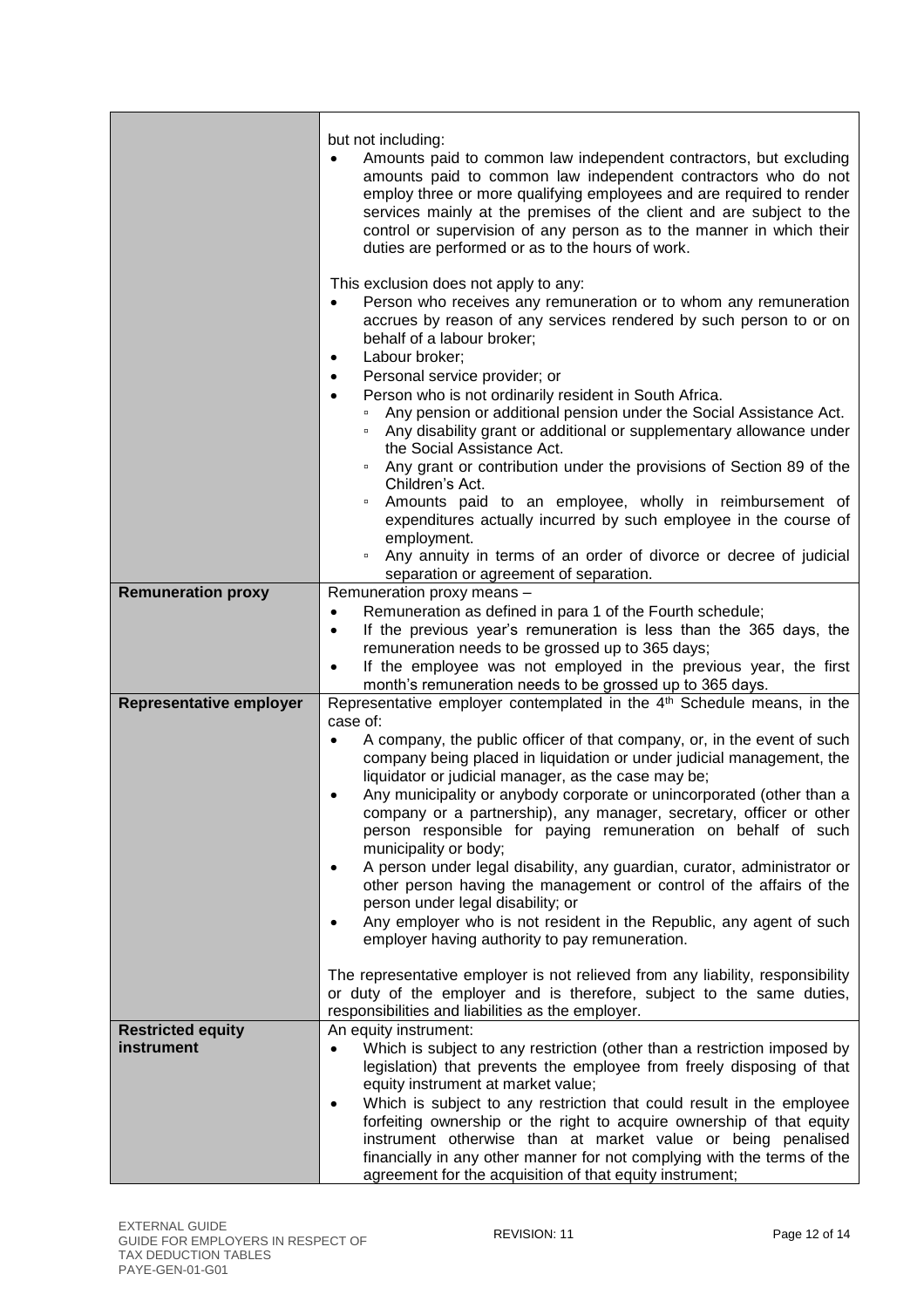|                                         | If any person has retained the right to impose a restriction<br>$\bullet$<br>contemplated in the first two instances above, on the disposal of that<br>equity instrument;<br>Which is an option contemplated in the definition of equity instrument<br>$\bullet$<br>and where the equity instrument which can be acquired in terms of<br>that option will be a restricted equity instrument;<br>Which is a financial instrument contemplated in the definition of equity<br>$\bullet$<br>instrument and where the equity instrument to which that financial<br>instrument can be converted will be a restricted equity instrument;<br>If the employer has at the time of acquisition by the employee of the<br>$\bullet$<br>equity instrument undertaken to:<br>Cancel the transaction under which that taxpayer acquired the |
|-----------------------------------------|-------------------------------------------------------------------------------------------------------------------------------------------------------------------------------------------------------------------------------------------------------------------------------------------------------------------------------------------------------------------------------------------------------------------------------------------------------------------------------------------------------------------------------------------------------------------------------------------------------------------------------------------------------------------------------------------------------------------------------------------------------------------------------------------------------------------------------|
|                                         | equity instrument; or                                                                                                                                                                                                                                                                                                                                                                                                                                                                                                                                                                                                                                                                                                                                                                                                         |
|                                         | • Repurchase that equity instrument from the employee at a price<br>exceeding its market value on the date of repurchase; or                                                                                                                                                                                                                                                                                                                                                                                                                                                                                                                                                                                                                                                                                                  |
|                                         | Which is not deliverable to the taxpayer until the happening of an<br>٠                                                                                                                                                                                                                                                                                                                                                                                                                                                                                                                                                                                                                                                                                                                                                       |
|                                         | event, whether fixed or contingent?                                                                                                                                                                                                                                                                                                                                                                                                                                                                                                                                                                                                                                                                                                                                                                                           |
| <b>Retirement-funding</b><br>employment | The part of remuneration as is taken into account in the determination of the<br>contributions made by the employee or on his/her behalf to a pension fund                                                                                                                                                                                                                                                                                                                                                                                                                                                                                                                                                                                                                                                                    |
|                                         | or provident fund (where the employee is a member of or contributed to)                                                                                                                                                                                                                                                                                                                                                                                                                                                                                                                                                                                                                                                                                                                                                       |
|                                         | established for the benefit of employees of his/her employer from whom<br>such remuneration is derived.                                                                                                                                                                                                                                                                                                                                                                                                                                                                                                                                                                                                                                                                                                                       |
| <b>SARS</b>                             | The South African Revenue Service.                                                                                                                                                                                                                                                                                                                                                                                                                                                                                                                                                                                                                                                                                                                                                                                            |
| <b>Seventh Schedule</b>                 | The Seventh Schedule to the Income Tax Act No 58 of 1962.                                                                                                                                                                                                                                                                                                                                                                                                                                                                                                                                                                                                                                                                                                                                                                     |
| <b>SIC</b>                              | Standard Industrial Classification<br>Any employment where an employee (including scholars and students), is                                                                                                                                                                                                                                                                                                                                                                                                                                                                                                                                                                                                                                                                                                                  |
| <b>Standard employment</b>              | required to render services to a single employer for a period of at least<br>22 hours in every full week provided that no regard shall be had to:<br>Periods of temporary absence of the employee due to leave or<br>$\bullet$<br>exceptional circumstances; or<br>Any temporary reduction in working hours imposed by the employer,<br>$\bullet$<br>for instance due to a reduction in the demand of the company's<br>product, the employer imposes a temporary working week of less than<br>22 hours.                                                                                                                                                                                                                                                                                                                       |
| <b>Tax period</b>                       | Means, in relation to employees' tax, skills development levies as<br>determined in section 3 of the SDL Act and contributions as determined in<br>section 6 of UIC Act, the period in respect of which the amount of tax<br>payable must be determined under the relevant tax Act.<br>In relation to any employer, as a period of 12 months ending on the<br>$\bullet$<br>last day of February of the relevant tax year or at the option of the                                                                                                                                                                                                                                                                                                                                                                              |
|                                         | employer, an alternate period, in respect of which remuneration is paid<br>or has become due.                                                                                                                                                                                                                                                                                                                                                                                                                                                                                                                                                                                                                                                                                                                                 |
|                                         | In relation to an employee, a tax year (1 March to 28/29 February of<br>$\bullet$<br>the next year) or any unbroken period during the tax year:                                                                                                                                                                                                                                                                                                                                                                                                                                                                                                                                                                                                                                                                               |
|                                         | During which the employee was employed by one employer in the<br>Republic in standard employment; or                                                                                                                                                                                                                                                                                                                                                                                                                                                                                                                                                                                                                                                                                                                          |
|                                         | During which any annuity was paid or became payable to him/her<br>by one employer; or                                                                                                                                                                                                                                                                                                                                                                                                                                                                                                                                                                                                                                                                                                                                         |
|                                         | Such period as the Commissioner considers appropriate in the<br>$\Box$<br>circumstances, where the Commissioner has in relation to the<br>employment of any employee, issued a ruling to the employer                                                                                                                                                                                                                                                                                                                                                                                                                                                                                                                                                                                                                         |
| <b>Taxable benefit</b>                  | A voluntary or otherwise benefit contemplated in the Seventh Schedule, but                                                                                                                                                                                                                                                                                                                                                                                                                                                                                                                                                                                                                                                                                                                                                    |
|                                         | excluding any:<br>Benefit, the amount or value of which is specifically exempt from<br>$\bullet$                                                                                                                                                                                                                                                                                                                                                                                                                                                                                                                                                                                                                                                                                                                              |
|                                         | normal tax in terms of Section 10;                                                                                                                                                                                                                                                                                                                                                                                                                                                                                                                                                                                                                                                                                                                                                                                            |
|                                         | Benefit provided by a benefit fund in respect of medical, dental and<br>$\bullet$                                                                                                                                                                                                                                                                                                                                                                                                                                                                                                                                                                                                                                                                                                                                             |
|                                         | similar services, hospital services, nursing services and medicines;<br>Lump sum benefit payable by a benefit, pension, pension preservation                                                                                                                                                                                                                                                                                                                                                                                                                                                                                                                                                                                                                                                                                  |
|                                         | $\bullet$<br>fund, provident fund or provident preservation fund, as defined in the                                                                                                                                                                                                                                                                                                                                                                                                                                                                                                                                                                                                                                                                                                                                           |